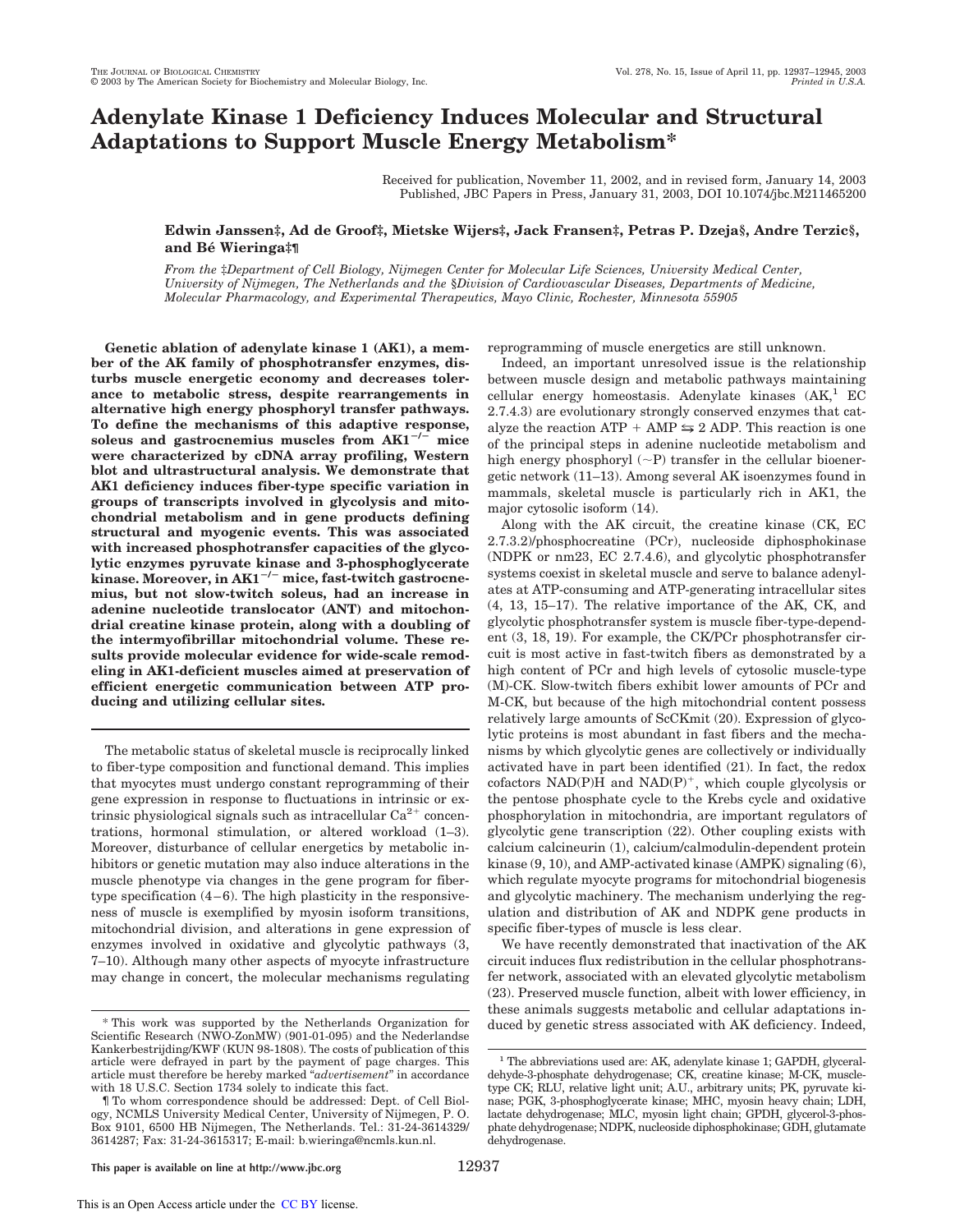we here uncovered a coherent reprogramming in the genetic and molecular profile of soleus and gastrocnemius muscles from mice lacking AK1. These adaptations occur at the mRNA and/or protein level and could support energy metabolism and performance in muscles compromised by AK1 deficiency.

#### MATERIALS AND METHODS

*AK1 Knockout Mice*—Gene-targeted mice carrying a HygroB<sup>R</sup> replacement mutation in the exon-3–5 region of the *AK1* gene were derived as described in detail elsewhere (23). Age and sex matched (3–5 months old; born on identical dates) homozygous AK1-deficient and wild-type control animals (both with  $50-50\%$  C57BL/6  $\times$  129/Ola mixed inbred background) were used throughout experiments. Housing conditions were kept exactly identical to exclude effects of variations in (steroid) hormone levels, or food supply. Growth rates of wild-type and AK1 knockout mice were similar, resulting in body weights varying between 26–28 and 22–24 g for 3–5-month-old males and females, respectively. The investigation conformed to the Guidelines for the Care and Use of Laboratory Animals of the Dutch Council and was approved by the Institutional Animal Care and Use Committee at the University of Nijmegen.

*Macroarray Hybridization—*Total RNA from freshly isolated skeletal gastrocnemius and soleus muscles was extracted using the lithium chloride-urea method (23). Macroarrays were prepared by spotting individual plasmids with cDNA insert (134 different mouse sequences for glycolytic enzymes, mitochondrial enzymes and transporters, fatty acid metabolism enzymes, muscle regulatory factors, proteins active in  $Ca<sup>2+</sup>$  signaling, glucose transport, tissue oxygenation as well as cytoskeletal components and transcription factors (see www.ncmls.kun. nl/celbio/data.htm for detailed information) onto Hybond  $N^+$  membranes using a gridding robot (24). 32P-labeled single-stranded cDNA was used as probe to hybridize membranes with gridded cDNA arrays as previously described in detail elsewhere (24). Four AK1 knockout and control mice were analyzed and statistically compared.

*Data Analysis—*Acquisition of radioactive signals from the gridded arrays was performed on a Bio-Rad GS 363 phosphorimager using the Molecular Analyst software from Bio-Rad. Because the signal intensity varied widely, membranes were exposed for 30 min (detection of abundant RNA) and 16 h (non-abundant RNA) and hybridization levels for individual cDNAs expressed as the mean Arbitrary Units (A.U.) of duplicate spots. Signals were divided by the value for the sum of detectable signals, resulting in the identification of an unaffected subset of genes that were used for final normalization.

*Western Blot Analysis—*Gastrocnemius and soleus muscles excised from the hind legs of 3 mice were pooled. Protein extracts were prepared and analyzed as described (25). For Western blot analysis, extracted proteins were separated on 10% SDS-polyacrylamide gels and proteins electrophoretically transferred onto nitrocellulose membranes. Specific proteins were detected using antibodies raised against species-specific protein or synthetic peptides of corresponding proteins as described elsewhere (25). After image acquisition with a densitometer (Bio-Rad GS-690), proteins were quantified using the Molecular Analyst software from Bio-Rad. For correlation, intensities of signals were compared with intensities of signals in the C57BL/6 calibration series. To confirm equal loading of protein a representative gel was stained with Coomassie Brilliant Blue (R-250) and, after immunodetection, blots were stained with Ponceau S.

*Northern Blot Analysis—*RNA blots were prepared as described (23) and hybridized with <sup>32</sup>P-labeled cDNAs for glyceraldehyde-3-phosphate dehydrogenase (GAPDH), muscle pyruvate kinase (PK-M),  $\beta$ -enolase, MLC-2s, ScCKmit, GLUT4, and  $\alpha$ -actin as probe (probe length, 0.5–2 kbp). Hybridization was carried out overnight at 68 °C in 0.5 M NaPO<sub>4</sub> buffer, pH 7.2,  $7\%$  (w/v) SDS, 1 mM EDTA, and blots were washed to a final stringency of  $0.1 \times$  SSC/1% (w/v) SDS at 68 °C and exposed to Kodak X-Omat films. Signals were quantified by phosphorimager analysis as described above. Per genotype, four animals were analyzed (independently from macroarray experiments) and statistically compared.

*Enzyme Activity—*Protein extracts were prepared from frozen powdered muscles as described in detail elsewhere (26). AK activity in supernatant, expressed as relative light units (RLU)/min/mg protein, was measured by a luciferase-based ATP bioluminescence assay (Sigma) in the presence of 2 mM ADP using a BioOrbit 1253 luminometer. NDPK activity, expressed as RLU/min/mg protein, was determined with the same bioluminescence assay in the presence of the AK inhibitor, diadenosine pentaphosphate (Ap<sub>5</sub>A; 200  $\mu$ M), and the reaction started with dGTP (2 mM). Three animals per genotype were analyzed and statistically compared. The activity of GAPDH, PK, and 3-phospho-

TABLE I *Differential mRNA expression in gastrocnemius and soleus skeletal muscle*

Data are expressed in arbitrary units as mean  $\pm$  S.E. (*n* = 4): *p* < 0.01.

| EST/cDNA                 | Gastrocnemius   | Soleus          |
|--------------------------|-----------------|-----------------|
| <b>GDH</b>               | $0.23 \pm 0.02$ | $0.07 \pm 0.02$ |
| Tfam                     | $0.31 \pm 0.04$ | $0.08 \pm 0.04$ |
| Glutamine synthetase     | $0.54 \pm 0.05$ | $0.17 \pm 0.03$ |
| <b>GPDH</b>              | $0.97 \pm 0.07$ | $0.21 \pm 0.03$ |
| $B-CK$                   | $1.0 \pm 0.2$   | $0.36 \pm 0.08$ |
| <b>PGK</b>               | $1.08 \pm 0.09$ | $0.40 \pm 0.07$ |
| <b>GAPDH</b>             | $1.3 \pm 0.2$   | $0.4 \pm 0.1$   |
| LDH-A                    | $2.4 \pm 0.4$   | $0.91 \pm 0.06$ |
| AK1                      | $3.0 \pm 0.3$   | $1.4 \pm 0.2$   |
| Glycogen phosphorylase B | $3.3 \pm 0.2$   | $1.06 \pm 0.09$ |
| Aldolase A               | $14.1 \pm 0.5$  | $4.5 \pm 0.4$   |
| $\beta$ -Enolase         | $13.4 \pm 1.1$  | $4.7 \pm 0.2$   |
| M-CK                     | $73 \pm 8$      | $20 \pm 1$      |
| Serca <sub>2</sub>       | $0.4 \pm 0.1$   | $2.3 \pm 0.1$   |
| MLC-2s; partial cDNA     | $0.55 \pm 0.04$ | $3.7 \pm 0.7$   |
| $MLC-1s/v$               | $0.8 \pm 0.2$   | $6.6 \pm 1.0$   |
| $MLC-2s$                 | $1.1 \pm 0.1$   | $6.9 \pm 1.0$   |
| Myoglobin                | $0.9 \pm 0.1$   | $3.5 \pm 1.0$   |
| Pic                      | $1.06 \pm 0.06$ | $2.1 \pm 0.3$   |
| ScCKmit                  | $2.1 \pm 0.2$   | $4.5 \pm 0.5$   |
|                          |                 |                 |

glycerate kinase (PGK) were measured using coupled enzyme assays (27). Reactions were started by the addition of 10  $\mu$ I (GAPDH and PGK) or 20  $\mu$  (PK) of muscle extract and activities spectrophotometrically recorded at 340 nm with a Beckman DU 7400 spectrophotometer. Per genotype, five animals were analyzed and statistically compared.

*Electron Microscopy and Morphometric Analysis—*Mice were anesthetized with 2,2,2,-tribromorthanol (350 mg/kg intraperitoneal) and the GPS muscle complex was fixed using a clamp and dissected during immersion fixation with 2% glutaraldehyde in 0.1 M phosphate buffer, pH 7.4. Subsequently, muscles were prepared and examined on a JEOL JEM1010 electron microscope (4, 15). Intermyofibrillar mitochondrial volumes in superficial gastrocnemius muscle were estimated from electron micrographs at a magnification of  $\times 8000$  by point counting. For each individual muscle, at least three randomly taken micrographs were analyzed. Per genotype, six animals were measured and statistically compared.

*Statistics*—Data are presented as mean  $\pm$  S.E. Student's *t* test for unpaired samples was used for statistical analysis, and  $p < 0.05$  was considered significant.

#### RESULTS

*mRNA Profiles of Fast-twitch and Slow-twitch Fibers—*Prior to typing the cellular and molecular adaptations that are evoked as a response to AK1 deficiency we established the normal gene expression characteristics of two distinctly different skeletal muscle types, gastrocnemius and soleus muscles. These muscles can be considered the archetypes of fast and slow skeletal muscle in the mouse hind leg (19), for which differences in contractile performance and metabolic design are mirrored in their transcription profiles (1, 3). Using a customized cDNA macroarray assay and experimental conditions that avoid mRNA amplification (24) a selective subset of mousemuscle cDNAs was probed for their potential to discriminate between gastrocnemius and soleus. Ultimately, 86 candidate cDNAs were chosen that belonged to different functional clusters, gave good signal to noise ratio, and were considered suitable indicators for inter- and intramuscular comparison. About 65% of the signals (56 signals) represented mRNAs with similar expression levels in soleus and gastrocnemius muscles. The remaining signals (30 signals) represented mRNAs with expression levels that were significantly different ( $p < 0.05$ ;  $n =$ 4). Transcripts with expression levels that differed by a magnitude of 2 or more  $(p < 0.01; n = 4)$  between these two muscles are shown in Table I and Fig. 1. Quantitative data for the remaining 10 mRNAs, which differed by a magnitude less than 2 can be found at www.ncmls.kun.nl/celbio/data.htm.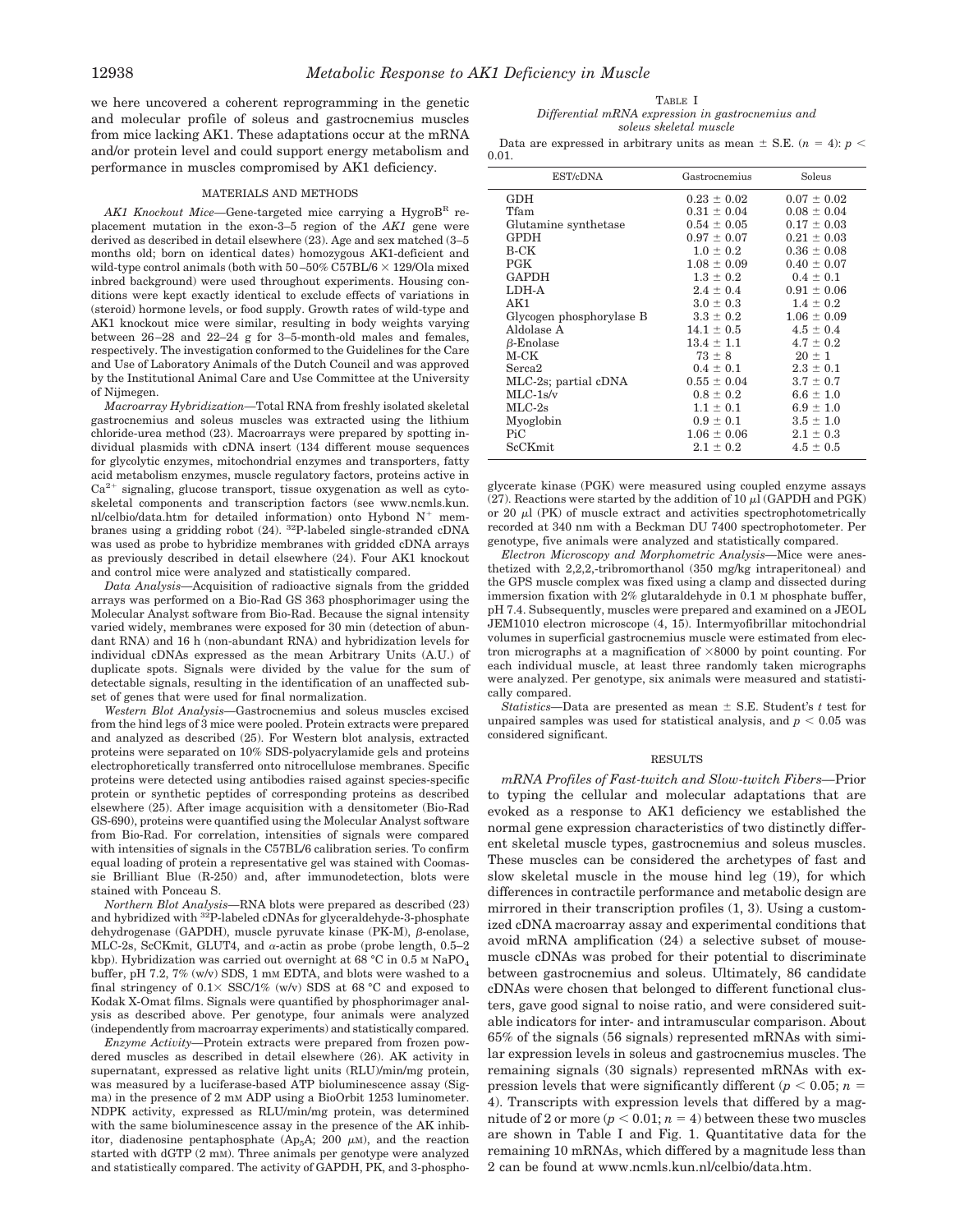FIG. 1. **Fiber-type specific mRNA expression.** *A*, scatter graph representation of array data from gastrocnemius (*x*axis) compared with soleus (*y*-axis). Each data point represents the mean of signals obtained for an individual gene. Transcript levels are represented by the (*x,y*) positions in the scatter graph. Data points marked with *gray boxes* represent differences by a magnitude of 2 or more. The *solid line* indicates maintained steadystate mRNA levels whereas the *dotted lines* indicate mRNA levels that differ by 2-fold. *B*, net differences in mRNA expression level between the gastrocnemius and soleus muscle. Note the relative higher mRNA expression of AK1 in the gastrocnemius muscle (*no. 9*). Data are expressed as the mean  $\pm$  S.E. from four determinations.



Differential regulation of energy generation, consumption and distribution pathways is central to the determination of the nature and function of the muscle fiber (1–3). We therefore assessed the expression level of mRNAs for several key enzymes in these pathways. The relative abundance of AK1 mRNA was 2.2-fold higher in the gastrocnemius muscle compared with the soleus muscle (Fig. 2*A*). This result was confirmed by the observation that AK-catalyzed phosphotransfer activity was  $\sim$ 3-fold higher in gastrocnemius muscle than in soleus muscle (Fig. 2*A*). Also the composition and function of the CK phosphotransfer system depends on the specific muscle type (20). Our macroarray analysis showed that M-CK mRNA is 3.7-fold higher expressed in gastrocnemius compared with the soleus muscle. In contrast, the ScCKmit gene expression level is 2.1-fold higher in soleus muscle (Fig. 2*B*). Still, the ScCKmit mRNA level was only 3 and 23% of that of M-CK mRNA in gastrocnemius and soleus muscle, respectively. Subsequent comparison of M-CK and ScCKmit protein levels in soleus and gastrocnemius muscle by means of quantitative blot analysis, using specific antibodies directed against ScCKmit and CK-MM (Fig. 2*B*, *inset*), indicated that mRNA and protein product levels were well correlated. When normalized to total protein content, the M-CK protein level appeared 1.8-fold higher in gastrocnemius than in soleus, while the ScCKmit protein level was 2.7-fold higher in soleus than in gastrocnemius muscle.

Along with the AK- and CK-catalyzed high-energy phospho-

ryl transfer, the NDPK phosphotransfer pathway warrants transport and distribution of -P over nucleotide di- and triphosphates (13, 16, 17). The expression level of different NDPK isoforms present on the gridded membranes (nm23-M1, nm23-M2, nm23-M4 and the human homologue of mouse nm23-M3, DR-nm23), did not differ more than 1.2-fold between gastrocnemius and soleus muscles. Taken into account that the expression of the nm23-M2 isoform was the highest in skeletal muscle (data not shown), this finding was corroborated by the observation that there was a good correlation between the transcript level for nm23-M2, and the accompanying total NDPK activity (Fig. 2*C*). The total NDPK activity was not significantly different between soleus and gastrocnemius. Thus, whereas NDPK gene product and activity levels are equally maintained in soleus and gastrocnemius muscle, AKand CK-mediated phosphoryl transfer activity is clearly dependent on muscle phenotype.

The sarcomeric myosin molecule is a hexamer consisting of two myosin heavy chains (MHCs), two essential myosin light chains (ELCs), and two regulatory myosin light chains (RLCs). Because myofibrillar protein isoforms generally show tissuespecific distribution these proteins may serve as useful markers for skeletal muscle fiber typing. As anticipated on the basis of a slow or fast-twitch muscle fiber (3), the expression level of genes encoding the MLC-1s/v and MLC-2s mRNAs differed 6–8-fold between gastrocnemius and soleus muscle (Table I and Fig. 1). Also the signals for the mRNAs for mitochondrial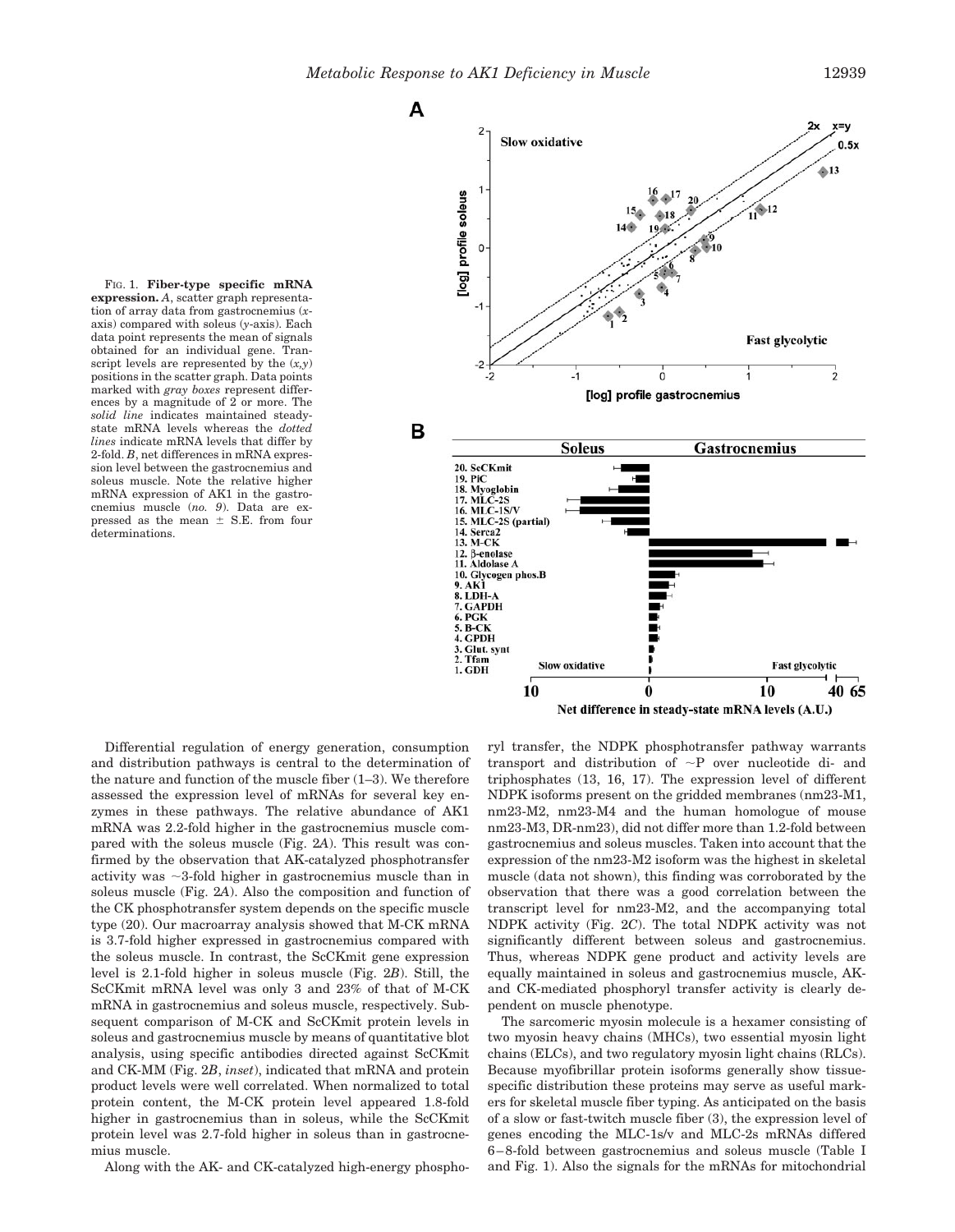

FIG. 2. **Fiber-type distribution of AK, CK, and NDPK.** *A*, relative abundance of AK1 transcript and total AK enzymatic activity in soleus and gastrocnemius muscles. *B*, relative abundance of ScCKmit and M-CK in soleus and gastrocnemius muscles. The *inset* shows a Western blot of immunoreactive ScCKmit and M-CK from soleus (*S*) and gastrocnemius (*G*) muscles. *C*, relative abundance of NDPK-M2 transcript and total NDPK enzymatic activity in soleus and gastrocnemius muscles. Data are expressed as the mean  $\pm$  S.E. from three or four determinations.

inorganic phosphate carrier (PiC),  $Ca^{2+}-ATP$ ase isoform Serca2, and myoglobin, of which the translation products are associated with oxidative metabolism, were 2.0-, 3.8-, and 5.2 fold higher in the soleus muscle, respectively (Table I and Fig. 1). Strikingly, the steady-state transcript level for the nuclearencoded mitochondrial transcription factor Tfam (or mtTFA) was 3.9-fold higher in the glycolytic gastrocnemius muscle compared with the oxidative soleus muscle. This observation was surprising because the gastrocnemius is a mitochondria-poor muscle, but may be explained by the fact that cooperation of more than one factor is needed to regulate mitochondrial biogenesis (9, 10). Unexpectedly, relatively high steady-state B-CK transcript levels were detected in soleus and gastrocnemius muscle. This observation is most easily explained by the fact that immature muscle cells (*i.e.* satellite cells) actively transcribe the *B-CK* gene (15). As expected, signal intensities for mRNAs related to glycolysis  $(\beta$ -enolase, aldolase A, GAPDH, and PGK) or coupled pathways (glycogen phosphoryl-

| TABLE II |                                                                        |
|----------|------------------------------------------------------------------------|
|          | Transcript profiling in wild-type and $AK1^{-/-}$ gastrocnemius muscle |

| EST/cDNA                      | Wild type <sup><math>a</math></sup> | AK1KO <sup>a</sup> |
|-------------------------------|-------------------------------------|--------------------|
| Gastrocnemius                 |                                     |                    |
| Glycolytic metabolism         |                                     |                    |
| $\beta$ -Enolase <sup>b</sup> | $100 \pm 11$                        | $143 \pm 5$        |
| Pyruvate kinase $M^b$         | $100 \pm 2$                         | $134 \pm 7$        |
| GPDH <sup>b</sup>             | $100 \pm 6$                         | $147 \pm 4$        |
| $GAPDH^b$                     | $100 \pm 11$                        | $187 \pm 7$        |
| Mitochondrial metabolism      |                                     |                    |
| Glutamate dehydrogenase       | $100 \pm 6$                         | $46 \pm 19$        |
| Acyl-CoA dehydrogenase        | $100 \pm 6$                         | $65 \pm 11$        |
| Mono- or diphosphate kinases  |                                     |                    |
| Adenylate kinase 1            | $100 \pm 9$                         | $4 \pm 1$          |
| DR-NM23 (NDPK-M3)             | $100 \pm 17$                        | $214 \pm 32$       |
| Structural                    |                                     |                    |
| Myosin light chain 2s         | $100 \pm 10$                        | $63 \pm 5$         |
| Myosin light chain 2s         | $100 \pm 11$                        | $61 \pm 8$         |
| (partial)                     |                                     |                    |
| Myogenesis                    |                                     |                    |
| MYF5                          | $100 \pm 35$                        | $327 \pm 56$       |
| Soleus                        |                                     |                    |
| Glycolytic metabolism         |                                     |                    |
| $\alpha$ -Enolase             | $100 \pm 18$                        | $181 \pm 13$       |
| Lactate dehydrogenase A       | $100 \pm 6$                         | $77 \pm 2$         |
| Monophosphate kinase          |                                     |                    |
| Adenylate kinase 1            | $100 \pm 12$                        | $5 \pm 1$          |

<sup>*a*</sup> Data are expressed as mean  $\pm$  S.E. (*n* = 4); *p* < 0.05. Values for wild type were set to 100%.

Data acquisition after 30-min exposure in phosphorimager.

ase B, LDH-A, and GPDH) were higher in gastrocnemius than in soleus muscle (Table I and Fig. 1). Thus, we may conclude that the cDNA macroarray has sufficient discriminating power to distinguish mRNA profiles of fast and slow type muscles.

*Differences in Gene Products for High Energy Phosphoryl Transfer in the Absence and Presence of AK1—*Changes at the molecular level may occur when the muscle genotype or the integrity of various intrinsic or extrinsic physiological control mechanisms are disturbed (6, 9, 25, 28). To determine the spectrum of molecular changes related to the absence of AK1 we compared mRNA profiles of gastrocnemius and soleus, between wild-type and  $AK1^{-/-}$  animals. Altogether, fourteen genes were identified for which the expression levels differed significantly between AK1-proficient and -deficient muscles (Table II and Fig. 3).

Knockout of AK1 produced a dramatic 96% decrease in the AK1 mRNA signal (Table II and Fig. 3, *A–B*) for gastrocnemius muscle. Likewise, soleus muscle of  $AK1^{-/-}$  animals showed a 95% reduction in AK1 mRNA content (Table II and Fig. 3*C*). We surmised that transcript profiles of other enzymes involved in energy transfer pathways might be among the principal targets for adaptation to AK1 deficiency. Yet, M-CK transcript levels on the arrays of AK1 knockout gastrocnemius and soleus were not significantly different from wild type. The steadystate M-CK transcript level was respectively  $88 \pm 8$  A.U. and  $85 \pm 12$  A.U. in the wild type and AK1 knockout gastrocnemius muscle ( $n = 4$ ,  $p > 0.05$ ) and  $16 \pm 1$  A.U and  $16 \pm 2$  A.U. in the wild-type and AK1 knockout soleus muscle ( $n = 4$ ,  $p > 0.05$ ), respectively. Also the level of the mRNA for the mitochondrial CK isoform, ScCKmit, was unaffected  $(2.6 \pm 0.1 \text{ versus } 2.3 \pm 1)$ 0.1 A.U. in the gastrocnemius and  $3.5 \pm 0.2$  *versus*  $3.5 \pm 0.6$ A.U. in the soleus of wild-type and AK1-deficient mice, respectively;  $n = 4$ ,  $p > 0.05$ ). Thus, in response to *AK1* gene deletion, the levels of transcripts encoding the ScCKmit and M-CK isoforms are not changed. We observed, however, a 2-fold increase in the signal level for DR-nm23 mRNA in the absence of AK1 in gastrocnemius muscle (Table II and Fig. 3*B*). DR-nm23 mRNA level in soleus muscle did not differ by genotype. Total NDPKcatalyzed phosphoryl transfer capacity in the gastrocnemius and soleus muscles was not affected by  $AK1$  gene deletion (21  $\pm$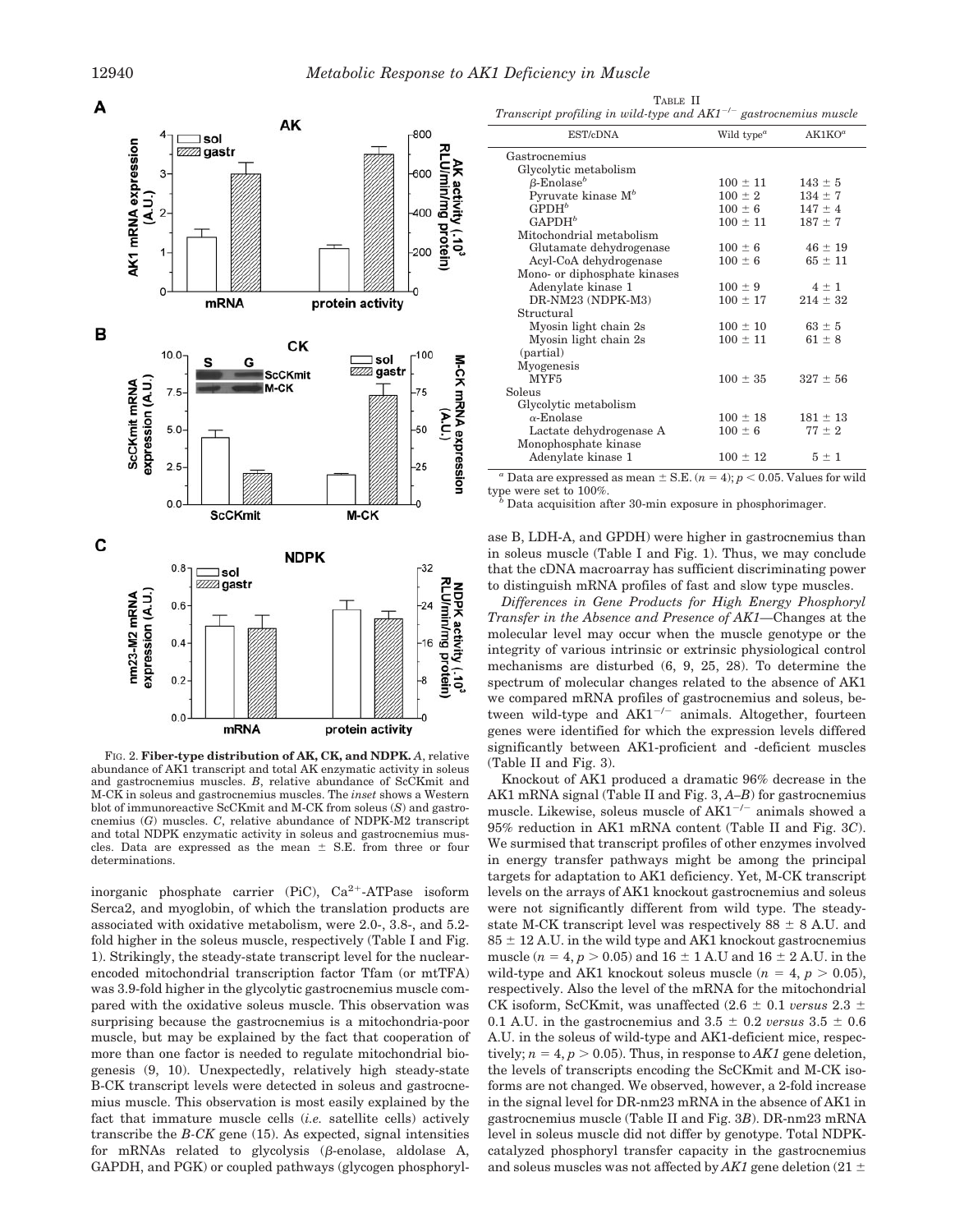nations. Transcript levels are represented by the (*x,y*) positions in the scatter graph. X-axis and *y*-axis represent wild-type and AK1 knockout RNA profiles, respectively. The *solid line* indicates maintained steady-state mRNA levels. Significant different mRNA levels are marked with *gray boxes. C*, scatter graph for comparison of transcript profiles between AK1 mutant and wild-type soleus muscles. *D*, Northern blots of total RNAs isolated from wild type  $(n = 4)$  and AK1 knockout  $(n = 4)$ gastrocnemius muscles. Specific probes for ScCKmit, GLUT4, GAPDH, PK-M,  $\beta$ -enolase, and  $\alpha$ -actin were used for hybridization. RNA levels were quantified by phosphorimager analysis and normalized to the  $\alpha$ -actin signal (see text).

FIG. 3. **Expression profiling of skel**etal muscles from AK1<sup>-/-</sup> and wild**type mice.** *A*, autoradiograms of cDNA array profiles from wild-type and AK1 knockout gastrocnemius muscle. Total RNA was isolated, and first strand cDNA product was 32P-labeled and used as hybridization probe. Signal intensities of individual spots were quantified by phosphorimager analysis and normalized to the sum of detectable signals. Note the absence of AK1 mRNA in AK1 knockout muscle (position B15). *B*, scatter graph for the comparison of transcript profiles between AK1 mutant and wild-type gastrocnemius muscles. Each data point represents the mean  $\pm$  S.E. of signals obtained for an individual gene from four determi-



2 *versus*  $20 \pm 2$  .10<sup>3</sup> RLU/min/mg protein and  $23 \pm 2$  *versus*  $27 \pm 2$ .10<sup>3</sup> RLU/min/mg protein in wild-type and AK1 knockout, respectively;  $p > 0.05$ ,  $n = 3$ ).

*Adaptation in Glycolytic, Mitochondrial, and Structural Gene Product Levels—*Several studies support the functional interaction of the AK circuit with the glycolytic machinery for energy production (13, 29–32). Previous studies showed that  $AK1^{-/-}$  muscles have up-regulated glycolytic flux. In keeping with this finding, we observed that four of the affected signals in gastrocnemius represented mRNAs that encode enzymes acting in the glycolytic pathway. For muscle enolase, consisting of two subunits encoded by two distinct genes (enolase  $\alpha$  and  $\beta$ ), there was a significant increase in the steady-state level of the  $\beta$ -enolase mRNA in the gastrocnemius knockout muscle (Table II and Fig. 3*B*). In soleus muscle a similar increase, but now for --enolase mRNA, was seen (Table II and Fig. 3*C*). As the  $\beta$ -enolase level is dependent on muscle energetic demand (33, 34), this result suggests a similar role for the  $\alpha$ -enolase subunit in skeletal muscle. Similarly, the levels of mRNAs for PK-M, GAPDH, and GPDH were  $\sim$ 1.5-fold increased in mutant gastrocnemius compared with wild type (Table II and Fig. 3*B*). Also the PGK mRNA level tended to be greater (30%) in the AK1-deficient gastrocnemius muscle ( $p < 0.08$ ). Conversely, there was a 23% decrease in the level of the mRNA for the tetrameric glycolytic enzyme lactate dehydrogenase (LDH), LDH-A, in soleus muscle in  $AK1^{-/-}$  compared with wild type (Table II and Fig. 3*C*). Levels of mRNAs for PK-M, GAPDH, and GPDH in soleus and LDH-A in gastrocnemius did not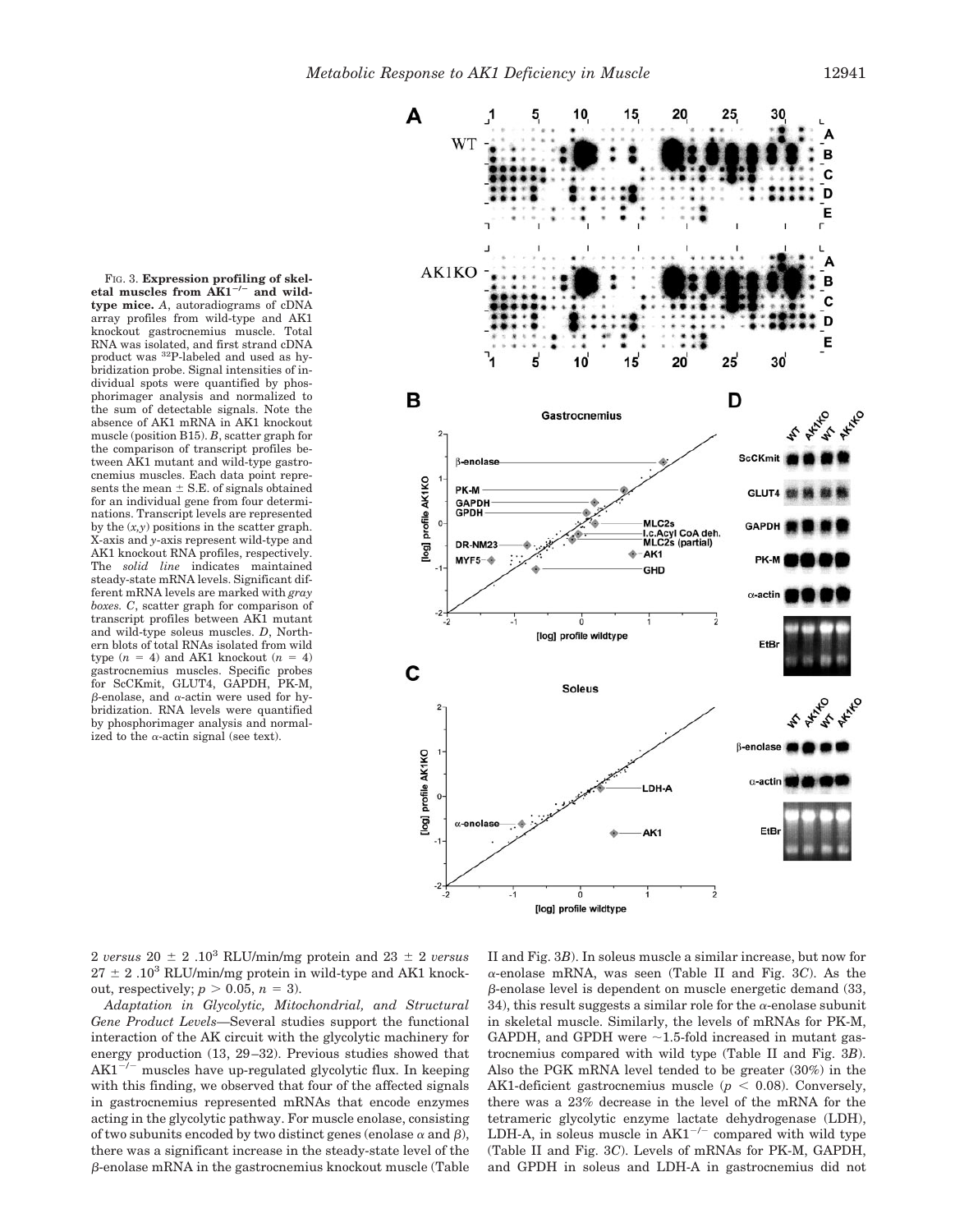significantly differ between knockout and wild type muscles. Because the flux through glycolysis was increased in gastrocnemius-plantaris-soleus (GPS) muscle complex of AK1 knockout mice (23) we next raised the question whether the mRNA level for the insulin and AMPK-dependent glucose importer, GLUT4, was possibly altered. The steady-state GLUT4 transcript level appeared unaffected by AK1 absence in both gastrocnemius (1.8  $\pm$  0.4 and 2.9  $\pm$  0.7 A.U. in wild type and AK1 knockout, respectively;  $p > 0.05$ ,  $n = 4$ ) and soleus (1.4  $\pm$  0.3) and 1.4  $\pm$  0.4 A.U. in wild type and AK1 knockout,  $p > 0.05$ ;  $n = 4$ ) muscle.

In addition to glycolytic mRNAs also transcripts encoding enzymes in other related catabolic pathways were analyzed. In the glycolytic gastrocnemius muscle of AK1 knockouts we observed lower mRNA levels for long chain acyl-CoA dehydrogenase and glutamate dehydrogenase (35 and 54% reduction, respectively; Table II and Fig. 3*B*). Both messengers encode proteins that reside in the mitochondrial matrix and are involved in the oxidation of glutamate and fatty acids. In the oxidative soleus muscle these messenger signals were unaffected by the absence of AK1 (data not shown).

Based on the intramuscular comparison (Table I and Fig. 1) the regulatory cardiac/slow-twitch myosin light chain 2 (MLC-2s) may be considered a marker for oxidative fiber-types. In AK1 animals, signals representing the MLC-2s mRNA (fulllength and partial) were downregulated by  $\sim$ 40% in the gastrocnemius muscle, but not affected in soleus muscles (Table II and Fig. 3*B*). This observation suggests that down-regulation of *MLC-2s* gene transcription is essential in evoking changes in isoenzyme composition for the regulatory MLCs. Interestingly, also the essential cardiac/slow-twitch MLC-1s/v transcript in gastrocnemius muscle inclined to a decrease in concentration  $(50\% \text{ reduction}; p < 0.07; n = 4).$ 

Among the key factors involved in transcriptional control of myofibers are the myogenic basic helix-loop-helix (bHLH) transcription factors. Expression levels of MyoD and Myf5 strongly correlate with the fast muscle phenotype (35, 36), while myogenin has been shown to be associated with the slow muscle phenotype (37). In fast-twitch gastrocnemius muscles lacking AK1 the MYF5 transcript level was increased by more than 200% (Table II and Fig. 3*B*). Whereas signals of myogenin transcripts could not be reliably detected, the MyoD mRNA level tended to be up-regulated (73% with low significance *p* 0.09;  $n = 4$ ). In the soleus muscle no differences were observed for the bHLH transcription factors.

Northern blot analysis of newly isolated mRNA samples from gastrocnemius muscles independently confirmed the results from our macroarray experiments (Fig. 3*D*). Signals obtained with probes specific for ScCKmit and GLUT4 were at similar strength for wild-type and AK1-deficient muscles  $(0.68 \pm 0.05 \text{ versus } 0.68 \pm 0.04 \text{ and } 0.37 \pm 0.02 \text{ versus } 0.36 \pm 0.04 \text{ and } 0.05 \pm 0.02 \text{ versus } 0.06 \pm 0.04 \text{ and } 0.07 \pm 0.02 \text{ versus } 0.07 \pm 0.02 \text{.}$ 0.02 A.U. in AK1KO and wild type, respectively;  $p > 0.05$ ;  $n =$ 4). The intensities of mRNA bands for  $\beta$ -enolase and PK-M were 1.3- and 1.4-fold up-regulated in mutant gastrocnemius muscle (2.1  $\pm$  0.1 *versus* 1.6  $\pm$  0.1 and 1.01  $\pm$  0.02 *versus* 0.71  $\pm$ 0.04 A.U. in AK1KO and wild type, respectively;  $p < 0.03$ ;  $n =$ 4). Also the GAPDH mRNA signal was increased 1.4-fold in mutant gastrocnemius  $(0.46 \pm 0.03 \text{ versus } 0.34 \pm 0.02 \text{ A}$ .U. in AK1KO and wild type, respectively;  $p < 0.02$ ;  $n = 4$ ), but less pronounced than in the macroarray data set (1.8-fold increase). Use of the MLC-2s cDNA probe confirmed the earlier observed decrease in MLC-2s transcript level (signal intensity  $0.8 \pm 0.2$ ) *versus*  $1.5 \pm 0.2$  A.U. in AK1KO and wild type, respectively;  $p = 0.05$ ;  $n = 4$ ). Independent confirmation of the mRNA array data for soleus muscle was not achieved because the RNA yield from this muscle was too low for use in the Northern blot assay.

*Increased Glycolytic Phosphotransfer Capacity in AK1 Knockout Skeletal Muscle—*We next used protein-chemical and functional assays to establish the relationship between mRNA and protein levels and enzymatic activities, focusing on key phosphoryl transfer enzymes in the glycolytic pathway, PK, GAPDH, and PGK. Semiquantitative blot and enzymatic analysis of GAPDH showed maintained protein levels and activities for GAPDH in mutant skeletal muscle (Fig. 4*A*). The protein level for PK was increased 2-fold in the absence of AK1 and was paralleled by 2-fold increase in PK-catalyzed phosphotransfer capacity (Fig. 4, *B–D*). Thus, the increase in GAPDH mRNA level is not followed by an increase in GAPDH protein quantity and enzymatic activity. For the adaptive PK up-regulation in  $AK1^{-/-}$  gastrocnemius muscle mRNA level, protein content as well as enzymatic activity appeared linearly coupled.

In addition to PK, PGK is the other principal phosphoryl transfer enzyme that produces ATP in the glycolytic pathway. PGK catalyzed phosphotransfer activity was increased 2-fold (Fig. 4*E*). Together, the increased steady-state levels for several glycolytic mRNA species and the more direct observation of increased enzymatic activity of PK and PGK, indicate that glycolysis-driven phosphoryl exchange between ADP and ATP may be one of the principal targets for adaptation in fast-twitch muscles of  $AK1^{-/-}$  mice.

*AK1-deficient Muscle Show Increased Mitochondrial Content—*Based on theoretical considerations and experimental evidence it is now commonly accepted that the AK, CK, and glycolytic circuits may be intertwined with mitochondrial activity and together form integrated networks for high energy phosphoryl transfer at different subcellular locales (13, 16, 23, 32). As shown in Fig. 5*A* and *inset 4C*, the level of the cytosolic M-CK protein was not affected in skeletal muscle. We did, however, observe a 40% increase in the level of mitochondrial ScCKmit in the gastrocnemius muscle of AK1-deficient mice. Also, the signal for the mitochondrial adenine nucleotide transporter (ANT) was similarly increased. Similar results were obtained for another fast-twitch muscle, the psoas major muscle (data not shown). Intriguingly, the increase in steady-state protein levels of ANT and ScCKmit in AK1 knockout gastrocnemius muscle was not accompanied by a corresponding increase in mRNA level. The level of two other mitochondrial proteins, the inorganic phosphate carrier (PiC) and voltage-dependent anion channel (VDAC; porin), were not changed in AK1-deficient gastrocnemius muscle (data not shown). In mutant soleus muscle no significant alterations in the level of ANT and ScCKmit protein were detected.

To analyze whether the changes in mitochondrial marker proteins were also reflected in variation of mitochondrial density or appearance we applied EM-morphometric analysis. Indeed, a 2-fold increase in mitochondrial volume was detected in AK1-deficient gastrocnemius muscles (Fig. 5, *B* and *C*). Taken together, these findings indicate that in response to *AK1* gene deletion cell type-dependent adaptations occur to maintain cellular energetic homeostasis.

### DISCUSSION

Previously we had demonstrated that inactivation of the *AK1* gene compromises economic efficiency of the cellular energetic network despite the fact that there is rewiring of fluxes through other pathways for metabolic energy transfer. These adaptive responses apparently ameliorate, but do not entirely obscure, the effects of loss of the AK1 phosphotransfer activity (23, 26, 38). Here we provide a detailed analysis of the molecular events underlying compensatory responses to muscle AK1 deficiency, demonstrating that regulation at the level of gene transcript abundance, enzymatic activity, as well as (re)orga-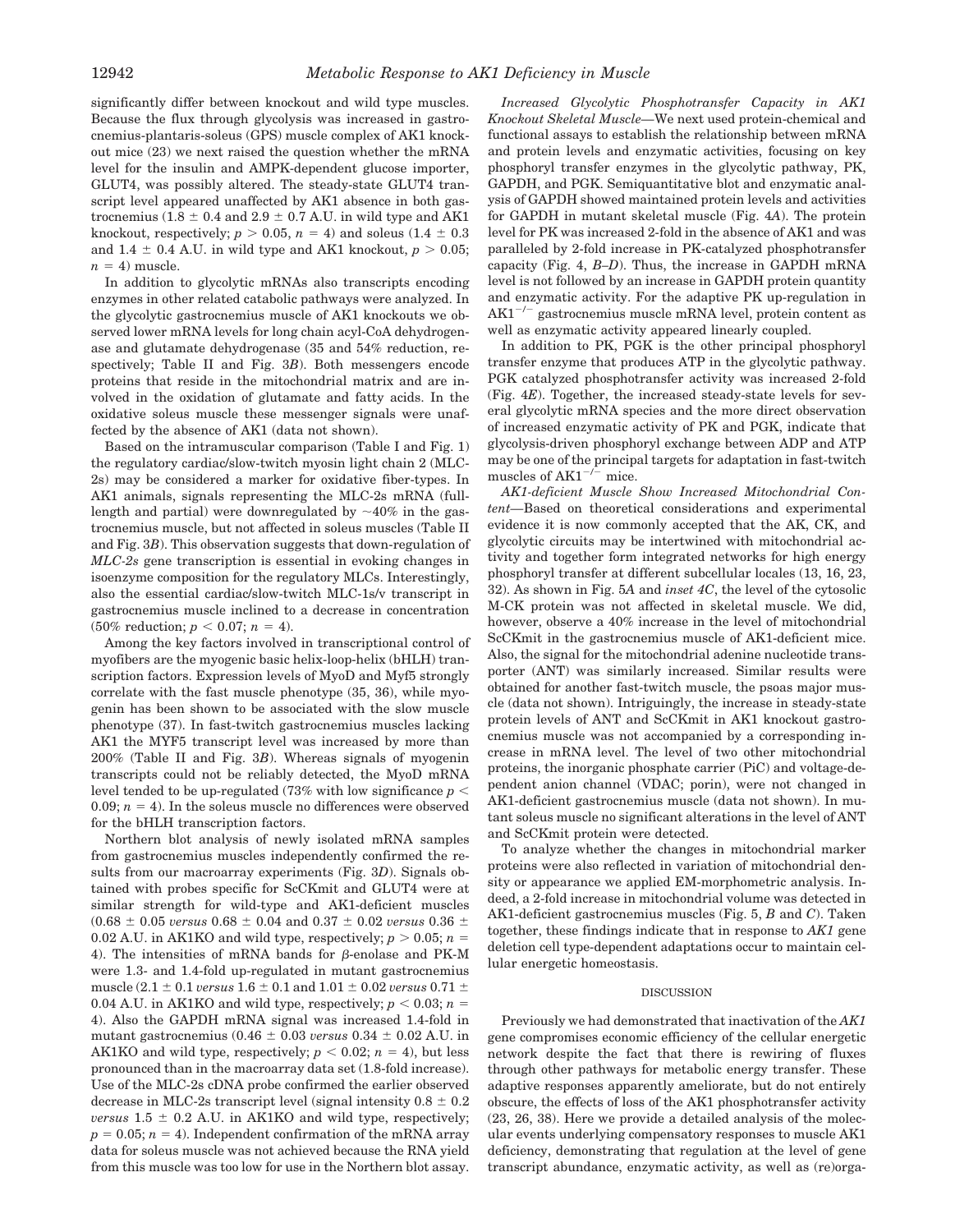FIG. 4. **Increased glycolytic phos-<br>photransfer capacity in AK1<sup>-/-</sup> gas** $trocnemius$  skeletal muscle. GAPDH activity in wild-type and AK1 knockout gastrocnemius muscles ( $n = 5$ each). The *inset* illustrates a Western blot image of immunoreactive GAPDH in wild-type and AK1 knockout gastrocnemius muscle. *B*, densitometric analysis of Western blot image (*inset*) for PK-M. Protein extracts were pooled from three mice, electrophoretically separated on  $10\%$ SDS-polyacrylamide gels, and subjected to Western blot analysis. WT  $(O)$  and AK1KO (●) PK-M protein levels are indicated on the linear calibration plot. This plot serves to correlate signal intensities with known quantities of immunoreactive PK-M protein. Note the 2-fold-increased PK-M protein level in AK1KO (1.6) compared with wild type (0.8) gastrocnemius protein extracts. *C*, densitometric analysis of Western blot image for M-CK (*inset*). The blot shown in *B* was reprobed with the M-CK antibody. Note equal M-CK protein levels in wild-type (1.2) and AK1KO (1.2) gastrocnemius protein extracts. *D*, PK activity in wild-type and AK1 knockout gastrocnemius muscles  $(n = 5)$ . *E*, PGK activity in wild-type and AK1 knockout gastrocnemius muscles  $(n = 5)$ . *Asterisk* indicates significant difference between groups.



nization of the cellular ultrastructure is involved, with a signature to sustain cellular high energy phosphoryl generation and transfer capacity.

Although regulation of the *AK1* gene and its products has been described in several reports (23, 39), not much attention has been paid to the relevance for metabolic context or cell type requirements of AK-mediated phosphoryl exchange. We demonstrate here by mRNA profiling and biochemical activity measurement that AK1 transcript level is well correlated to enzymatic capacity (when normalized to total RNA or protein content) and is 2–3-fold higher in fast-twitch gastrocnemius compared with slow-twitch soleus muscle. This underscores the relative importance of AK catalysis for muscle that is relatively poor in mitochondria and highly dependent on glycolytic ATP production. Similar fiber-type specificity was noted for mRNA and protein products of the gene for muscle-type cytosolic creatine kinase, M-CK. Although we still do not fully understand how cytosolic AK and CK enzymes are integrated in the cellular energy network (13, 32), predominance in fast-twitch myocytes would fit to their role in protecting the cell from threshold effects of abnormal ATP/ADP/AMP ratios during transient periods of sudden and profound energy demand. No correlation to fiber-type was found for expression of members of the NDPK family of genes (nm23-M1, nm23-M2, nm23-M3/DR-nm23, and nm23-M4). Based on this finding it is tempting to speculate

that NDPK-mediated phosphotransfer may feed high-energy phosphoryls into other metabolic pathways, not directly involved in energy homeostasis associated with muscle contraction.

Our array profiling demonstrated that AK1 absence caused a parallel,  $1.5-2$ -fold, increase in the level of PK-M,  $\beta$ -enolase, GAPDH, PGK, and GPDH mRNAs in gastrocnemius. Northern blot quantification supported this finding for the first three mRNAs mentioned. This strongly points to concerted transcriptional regulation of these glycolytic genes. In concordance with our earlier findings (23) we surmise that up-regulation of mRNAs encoding glycolytic enzymes in gastrocnemius serves a general need for larger capacity of the glycolytic pathway in  $AK1^{-/-}$  mutants. It is of note, therefore, that the contents of mRNAs for long chain acyl-CoA dehydrogenase and glutamate dehydrogenase were decreased. This could suggest that the production of Krebs cycle intermediates from metabolic pathways other than glycolysis may be down-regulated. Again this could be viewed as a direct adaptational effect that fits the general drift toward a more glycolytic profile.

Various regulatory circuits like the myogenic bHLH transcription factor family, calcineurin/CaMK/PGC-1/NFAT/ MEF2, myogenic regulatory factor (MRF) activity, or NPAS2/ BMAL pathways have now been identified that, together, may be implemented in the transcriptional regulation of cellular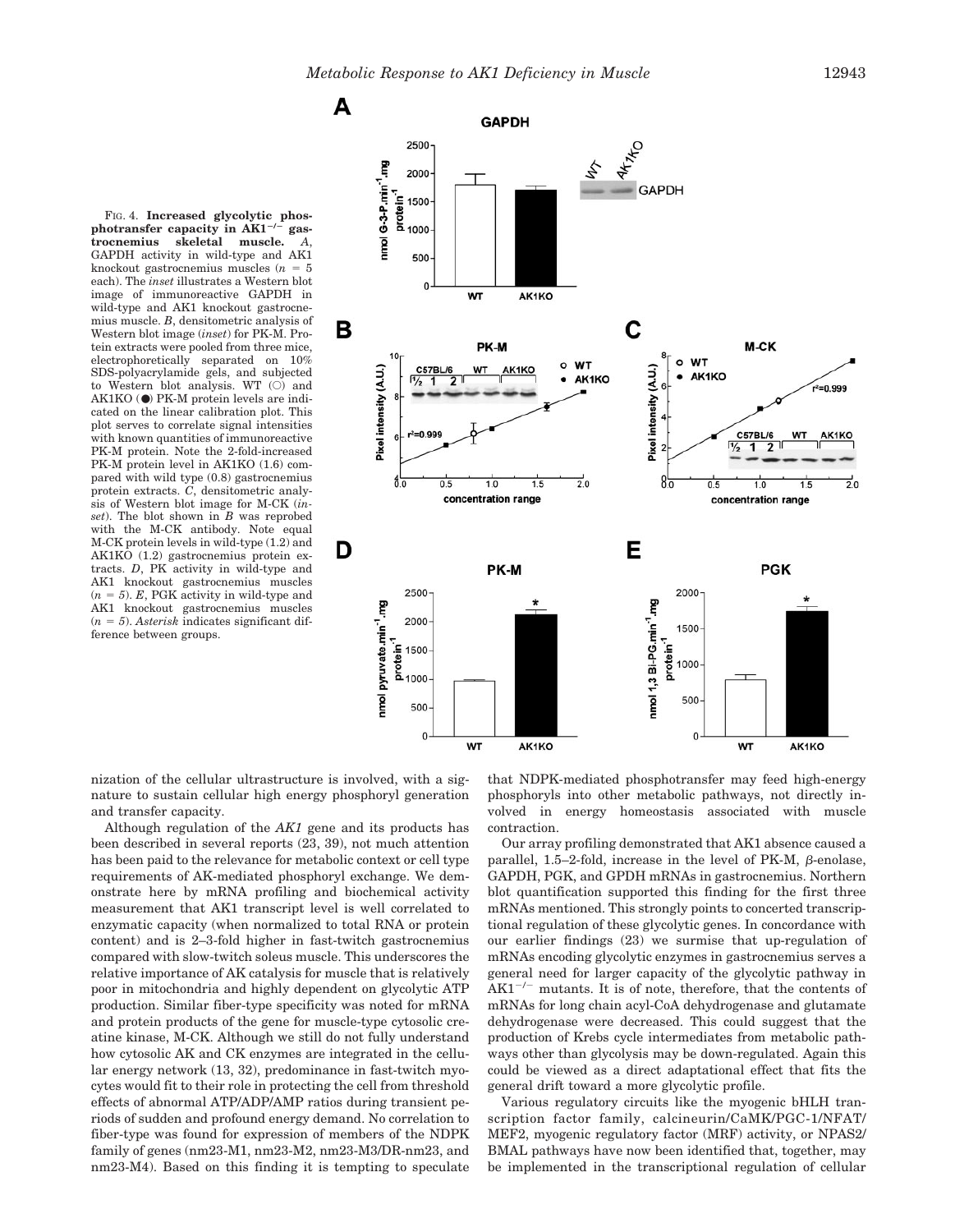

FIG. 5. **Increased mitochondrial content in AK1-deficient skeletal muscle.** *A*, Western blot images for ScCKmit, ANT, and M-CK. Protein extracts were pooled from three mice, electrophoretically separated on 10% SDS-polyacrylamide gels and subjected to Western blot analysis. Images were analyzed as described under "Materials and Methods." *B*, ultrastructural changes in gastrocnemius skeletal muscle from AK1-deficient mice. Electron micrographs of longitudinal sections through myofibers of the gastrocnemius muscle. Fast-twitch fibers of AK1 deficient mice display an increased intermyofibrillar mitochondrial volume. *C*, increased mitochondrial density in AK1-deficient gastrocnemius muscle. Mitochondrial volume density was assessed by point counting for six  $AK1^{-/-}$  and control animals. *Asterisk* indicates significant difference between groups.

carbohydrate metabolism and ultrastructural design of myofibers (and other cell types as well) (1, 9, 10, 22, 35–37, 40). We found no change in abundance of mRNA for calcineurin in  $AK1^{-/-}$  gastrocnemius and soleus, but this does not exclude a regulatory role for this enzyme, as the calcineurin pathway is mainly regulated at the level of factor relocation. We did observe, however, that the concentration of MYF5, a member of the bHLH family of myogenic transcription factors (TFs), was increased 3-fold. Also the level of another member, MyoD, was increased. Allen *et al.* (36) reported that MYF5 and MyoD preferentially activate the skeletal *MHCIIb* gene, specifying the myosin isoform that is highest expressed in the glycolytic fast-type fiber IIB. In parallel, a role for MyoD has been proposed in the maintenance of fast-fiber characteristics (35). Against this background, these TFs might be considered good candidates for being involved in the transition in glycolytic *versus* oxidative phenotype and the accompanying contractile properties of muscle design in our  $AK1^{-/-}$  mice.

It is of note that different pathways for matching muscle infrastructure to conditions of metabolic stress might be effective in slow and fast type myofibers. In the highly oxidative soleus muscle, lack of AK1 produced an 80% increase in the steady-state level of  $\alpha$ -enolase mRNA and down-regulated LDH-A mRNA levels with no changes in PK-M, GAPDH, and GPDH mRNAs levels. Intriguingly, recent findings indicate

that the  $\alpha$ -enolase mRNA encodes two distinct proteins,  $\alpha$ -enolase and Myc-binding protein (MBP)-1 protein, due to alternative usage of translation initiation sites  $(41)$ .  $\beta$ -Enolase is involved in glycolysis, whereas the MBP-1 protein downregulates c-Myc oncoprotein expression. Activation by c-Myc, in turn, can promote *LDH-A* gene transcription (42, 43). Increased production of the MBP-1 protein from the  $\alpha$ -enolase mRNA would therefore be expected to result in down-regulation of c-Myc, and subsequent reduction in *LDH-A* gene activity. Although this is exactly what was observed in our array measurements, clearly more detailed study is necessary to see whether this explains our findings. Another hypothetical possibility would be that the redox state of NAD cofactors and its effect on the NPAS2/BMAL1 transcription machinery (22) is involved in the metabolic signaling and suppression of the LDH-A transcript level. We put this possibility forward because gastrocnemius muscles of  $AK1^{-/-}$  mice show significant higher NAD<sup>+</sup> levels  $(20\%$  increase).<sup>2</sup>

In validating our array quantification data with Northern and Western blot analyses we noticed that there was discordance between mRNA and protein levels for some genes. Most striking was that the almost 2-fold increase in GAPDH mRNA was not paralleled in GAPDH activity in muscle extract. Conversely, a relatively modest increase in PK-M mRNA level was accompanied by a 2-fold increase in PK-M content and activity. This suggests that the mechanism(s) of adaptive response may also include regulation at the rate of translation or protein turnover (44). Ultimately, shifts in isoenzyme composition, phosphorylation or protein complexation should therefore be taken into account. For example, skeletal muscle PK-catalyzed phosphotransfer activity can be increased upon binding with MM-CK resulting in an increased flux through PK, independently of its substrate concentrations (45). Interestingly, an up-regulation of GAPDH and/or PK mRNA, as we found here, has also been reported for heart and skeletal muscle in response to muscle disuse and ischemic stress (46, 47).

The adaptations in the glycolytic pathway, especially the phosphotransfer enzymes PK and PGK, should also be discussed in the context of a possible direct structural and functional association between AK1 and glycolytic enzymes. Indeed, AK1 can physically interact with phosphofructokinase and participate in the formation of a larger glycolytic enzyme complex or cluster (30, 31, 48). Whether this complex only serves to provide localized glycolytic ADP:ATP phosphotransfer capacity, presumably important for sustaining actomyosin sliding and force production, or also has any other structuralorganizational function is currently unknown. Immunostaining experiments have indicated that AK1 is present in distinct subcellular locales of skeletal muscle that coincide with localization of enzymes of the glycolytic apparatus (49). Adaptations, instead of serving a general role in cellular energetics, may therefore also have a role in guarding structural integrity of the glycolytic infrastructure of muscle.

Finally, it is important to note that AK1 is involved in the communication between myofibrillar ATPases and mitochondria (13, 27, 32, 50), thereby maintaining efficient intracellular energy flow (23). Translocation of ADP into mitochondria or release of ATP in the cytosol is achieved via translocator complexes composed of ANT, porin (VDAC) and octameric mitochondrial creatine kinase (51). Because diffusion of ADP is very limited in muscle cells (52) and the AK pathway for ADP (re)phosphorylation is depleted in  $AK1^{-/-}$  gastrocnemius muscle, the observed 2-fold increase in mitochondrial volume, and concomitant increase in ANT and ScCKmit protein may serve

 $2 E.$  Janssen, unpublished observation.